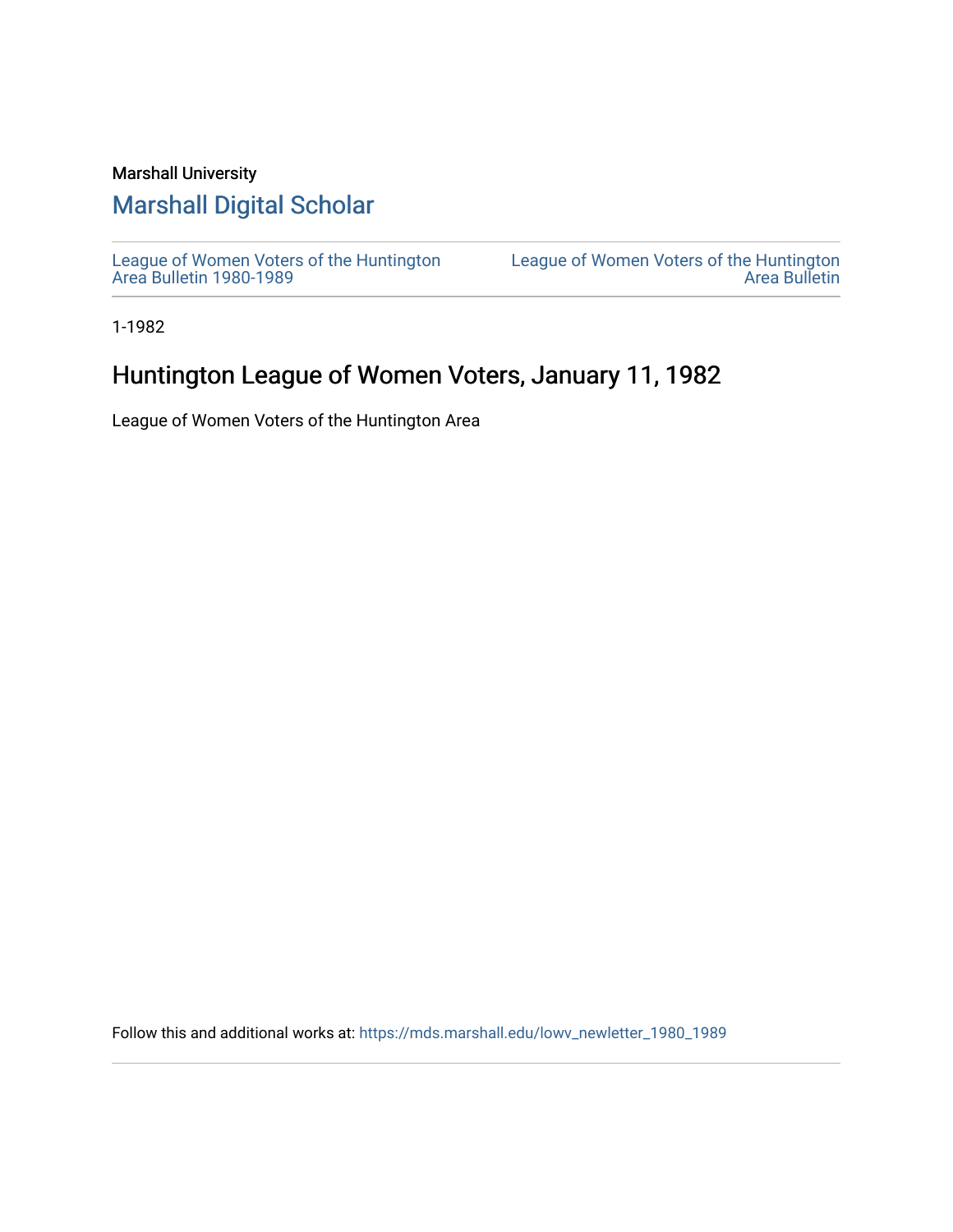

# HUNTINGTON AREA L **WOMEN VOTERS** <u>OF</u>

January 11, 1982

### A L E N D A R

BOARD MEETING (Tuesday, 7:30 p.m.). January 19 Home of Marcia Daoust, 926 11th Avenue. TOUR OF ONA CORRECTIONAL FACILITY (Thursday, 9:30 a.m.) 21 Meet at Beverly Hills Presbyterian Church or at home of Helen Gibbins (see page two) - map page 6. TAXATION UNIT (Tuesday, 9:30 a.m.) February 2 Beverly Hills Presbyterian Church, Green Oak/Norway, Babysitting will be provided. (see info this issue) TAXÁTION UNIT (Wednesday, 7:30 p.m.)<br>Home of Linda Rowe, 1007 Chesapeake Court TAXATION  $\sqrt{ }$  UNIT (Thursday, 7:30 p.m.). Home of Helen Gibbins, 6128 Gideon Road - map page 6. BOARD MEETING (Tuesday, 7:30 p.m.) 16. > Beverly Hills Presbyterian Church. Babysitting provided BULLETIN MATERIAL DUE. 23 & DAYS AT THE LEGISLATURE. Everyone welcome! Make reservations now! See inside for more details. 24 PRESIDENT'S CORNER

\*We're  $\text{TRYTNG}$  SOMETHING NEW . . . and attendance will To accommodate that increasing determine its fate! portion of our membership living east of Huntington, we are scheduling a THIRD Taxation Unit Meeting in this area for their convenience. Than to Helen Gibbins' home is on page  $\texttt{six}'$ .

\*\*SEE OUR LEGISLATORS IN ACTION!!! Join a car pool and take advantage of this opportunity to listen to our representatives express their opinions in "smoke-filled" committee rooms and in the "grandeur" of regular sessions. CALL AND MAKE RESERVATIONS NOW!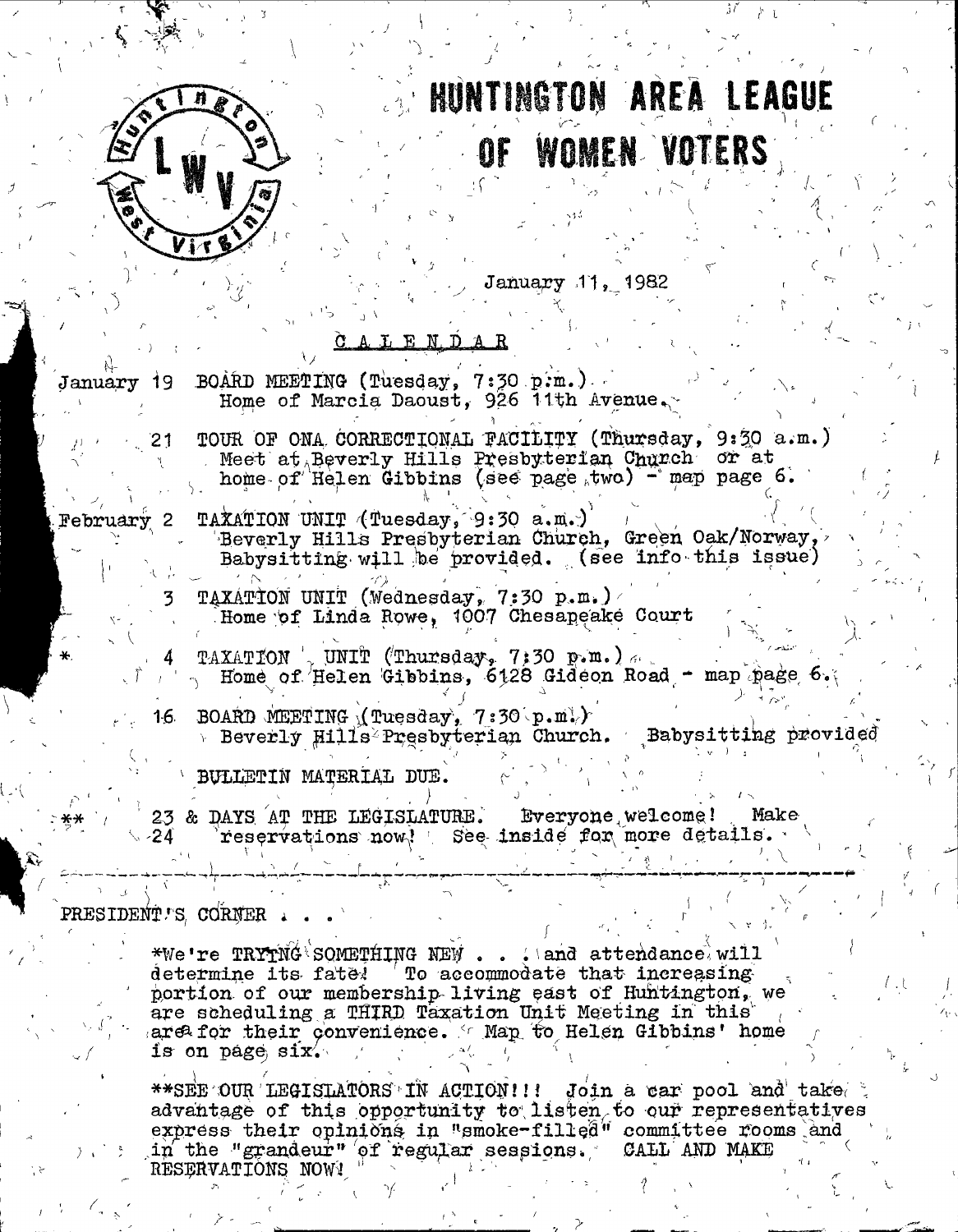#### **JUTEHIIE SERVICES**

### The Daugherty Status Offender Facility

**/**

 $\ddot{\phantom{1}}$ 

**I**

 $\lambda$ <sup>'</sup> **League people and guests who are interested in visiting the** Daugherty Status Offender facility may meet at either the home of Helen Gibbins, 6128 Gideon Road (map page 6), or at the Beverly Hills Presbyterian Church for background material on the facility. We will then consolidate rides to arrive at the children's home at 10:30 a.m.

2 **.**

The Youth center at Ona has long been of interest to League. It was built in the late 1960's as a foster home but was never opened. As a status offender facility, it is now used for truants, runaways,or unruly children who have shown no improvements under less,  $\texttt{restrictive}$   $\texttt{progressive}$ .

Guests are welcome. Bring a frined.

**. i . Beth Bausermah**

DAYS AT THE LEGISATURE - February 23-24, 1981

Dinner and Briefing . . . Tuesday, February 23, 1981, 7:00 p.m. Rose City Cafeteria, South Charleston. Cost . . . Buy whatever you like through the cafeteria line. Add 60¢ per person for use of room, plus tip. Stay overnight with Charleston League members. Coffee with Legislators . . . Wednesday, February 24, 1982,

8:30-10:30 a.m. Capitol Cafeteria,  $\alpha$  basement under the rotunda.)

**Cost . . . \$2.50 per member.** 

A fter the coffee, stay as long as you like to talk with L egislators. attend committee or House or Senate sessions, tour the Capitol. Lunch on your own.

Make reservations with . . . Berhice Steirn or Janice McNearney.<br>523-2879 **622-8150 523-2879 ^ ^ 522-8150**

Indicate number attending dinner, needing overnight accommodations, attending coffee. Include \$2.50 per person. Dheck deadline: 2/20/82 **. . '** 4**- -r —: - 7— '**

**FIHAHCE** *ppiTB* **- . ^ -**

**Many,many thanks to the community and to those League members <** who contributed to the Finance Drive. We have a total of \$1,045.00, which was our goal. Thanks again for your support.<br> **support,**<br> **example 1.1 and 2.1 and 2.1 and 2.1 and 2.1 and 2.1 and 2.1 and 2.1 and 2.1 and 2.1 and 2.1 and 2.1 and 2.1 and 2.1 and 2.1 and 2.1 and 2.1 and 2.1 and 2.1 and 2.1 and 2.1 and 2.1 and 2.1 and 2.1 and** 

**, , - ' ' . . . Ann Speer - , .' ■ '**

 $\sqrt{2\pi}$   $\sqrt{2\pi}$   $\sqrt{2\pi}$ **CLBAH AIR act/ , ' " •**

Please write a letter to your congressman opposing HR5252 which will gut the Clean Air Act. What to mention to your Congressman, . . LWV is in favor of keeping a strong Clean Air Act. , strong auto emission standards . . want deadlines maintained for primary and secondary standards . . control acid rain . . support Prevention of Significant Deterioration (PSD) . . strengthened enforcement powers . set standards for fine particulates . . accelerate control of toxic air pollutants . . . cost/benefit rates should not be considered when  $setting primary standards.$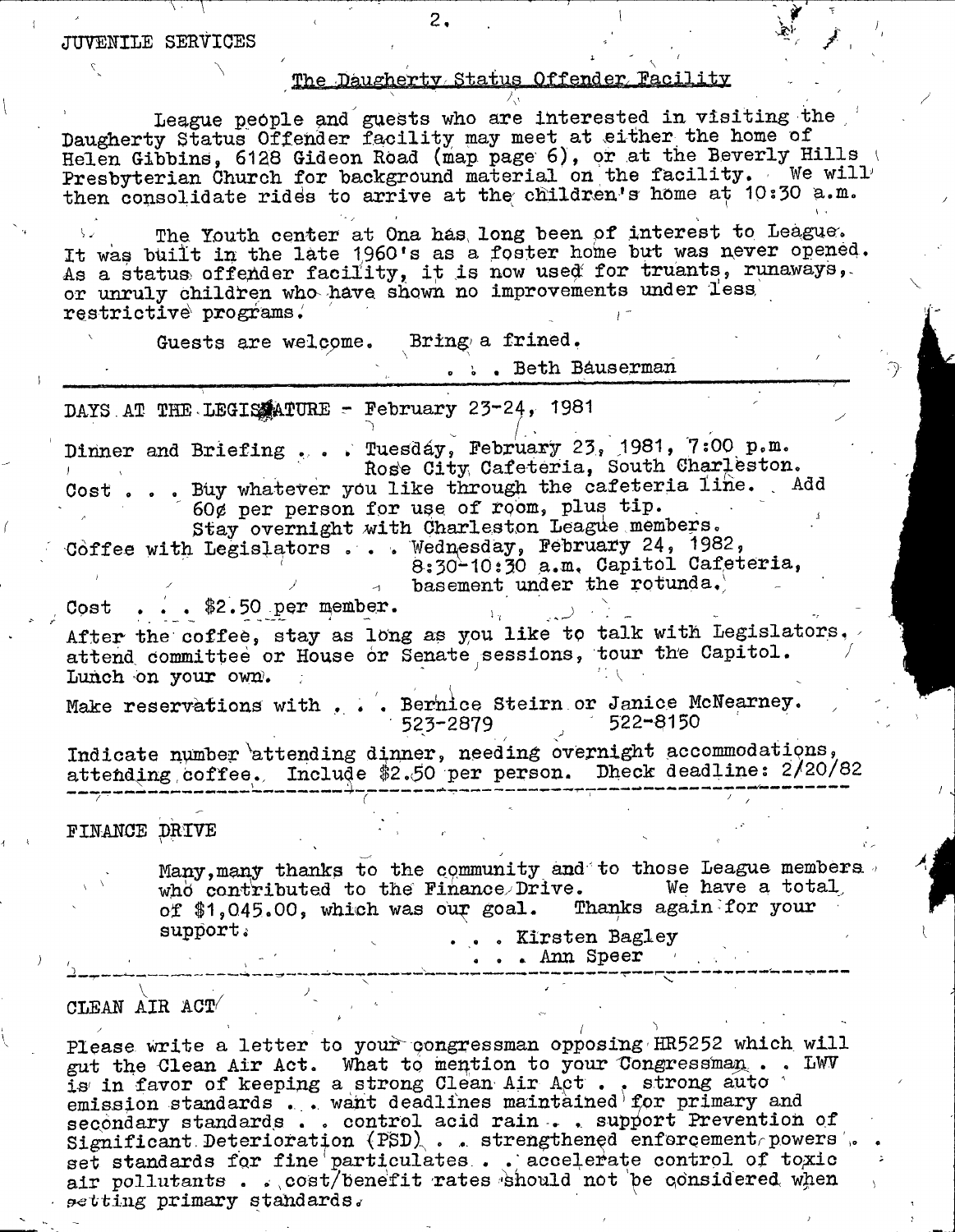| $TUESDAY-F3$                                                                                                                                  |
|-----------------------------------------------------------------------------------------------------------------------------------------------|
| $W EQ - R6$<br>Name of League ._ Huntington Area League of Women Voters                                                                       |
| Number of Members Participating                                                                                                               |
| WEST VIRGINIA PERSONAL TAXES                                                                                                                  |
| CONSENSUS QUESTIONS                                                                                                                           |
|                                                                                                                                               |
| CONSENSUS DEADLINE: April 1, 1982. Send 1 copy of this report to                                                                              |
| Lois Kauffelt, 1407 Connell Road, Charleston, WV 25314 before the<br>deadline date; send 1 copy to Jody Boyd, Route 2, Box 126, Sistersyille, |
| WV 26175; keep 1 copy for your local League files.                                                                                            |
| Consider any recommendations for change from the view of tax reform,                                                                          |
| that is, that all changes you recommend must result in the State<br>receiving substantially the same amount of tax revenues from these        |
| taxes as it currently does. Later studies will consider changes to $_{10}$                                                                    |
| increase or decrease revenues and evaluate the propertion of the total,<br>taxes which should be paid by the different types of taxpayers.    |
|                                                                                                                                               |
| <b>INHERITANCE TAX</b>                                                                                                                        |
| Consider the following possibilities for change:<br>I.                                                                                        |
| Spouse exemption: Raise in Lower  Eliminate  Keep                                                                                             |
| as is $'$ , Give Total Exemption                                                                                                              |
| 2. Exemption for athers:                                                                                                                      |
| a. Children: Raise $\left(\mathbf{L}_{1}^{W}\right)$ hower $\sum_{i}$ Eliminate $\sum_{i}$ Keep as is/                                        |
| $\sim$ Give Dotal Exemption $\_\bullet$                                                                                                       |
| b. Parents: Raise 47 Lower , Eliminate , Keep as is ull                                                                                       |
| . Give Total Exemption $\longrightarrow$                                                                                                      |
| $\sigma_{\epsilon}$ Grandchildren: Raise $\frac{\mu_{\text{H}}}{\sigma}$ , Lower ___, Eliminate __,                                           |
| Keep as is <b>ill</b> Give Total Exemption                                                                                                    |
| d. Siblings: Raise, M', Lower _, Eliminate _, Keep as is                                                                                      |
| Give Total Exemption                                                                                                                          |
| e. Others $(Specify)$ .                                                                                                                       |
| $Yes \rightarrow No \downarrow \downarrow \downarrow \downarrow \uparrow \uparrow \uparrow \uparrow$                                          |
| Rates:<br>3.                                                                                                                                  |
| a Spouse: Raise Dower  Xeep as islut Eliminate                                                                                                |
| b. Children: Raise , Lower , Keep as is unit Eliminate.                                                                                       |
| c. Parents: Raise , Lower , Keep as is until Eliminate                                                                                        |
| $d'$ . Grandchildren: Raise $\mathcal{L}_{\mathbf{a}}$ Lower $\mathbf{a}$ , Keep as is $\mathbf{a}$                                           |
| Eliminate _                                                                                                                                   |
| e, Siblings: Raise , Lower , Keep as is ul, Eliminate.                                                                                        |
| f. Others (specify)                                                                                                                           |
| Yes $\perp$ , No $\perp$ .                                                                                                                    |
| Should life insurance be taxed as part of the estate?<br>4.                                                                                   |
| $Tes$ $L_2$ , No $11$                                                                                                                         |
| Should law relating to administrative procedures be changed<br>to facilitate enforcement?                                                     |
| , a. Department Appraisal procedures: Yes $\mathsf{U\!I}$ , No $\mathsf{L}_\bullet$ .                                                         |

 $\zeta$ 

 $\frac{1}{2}$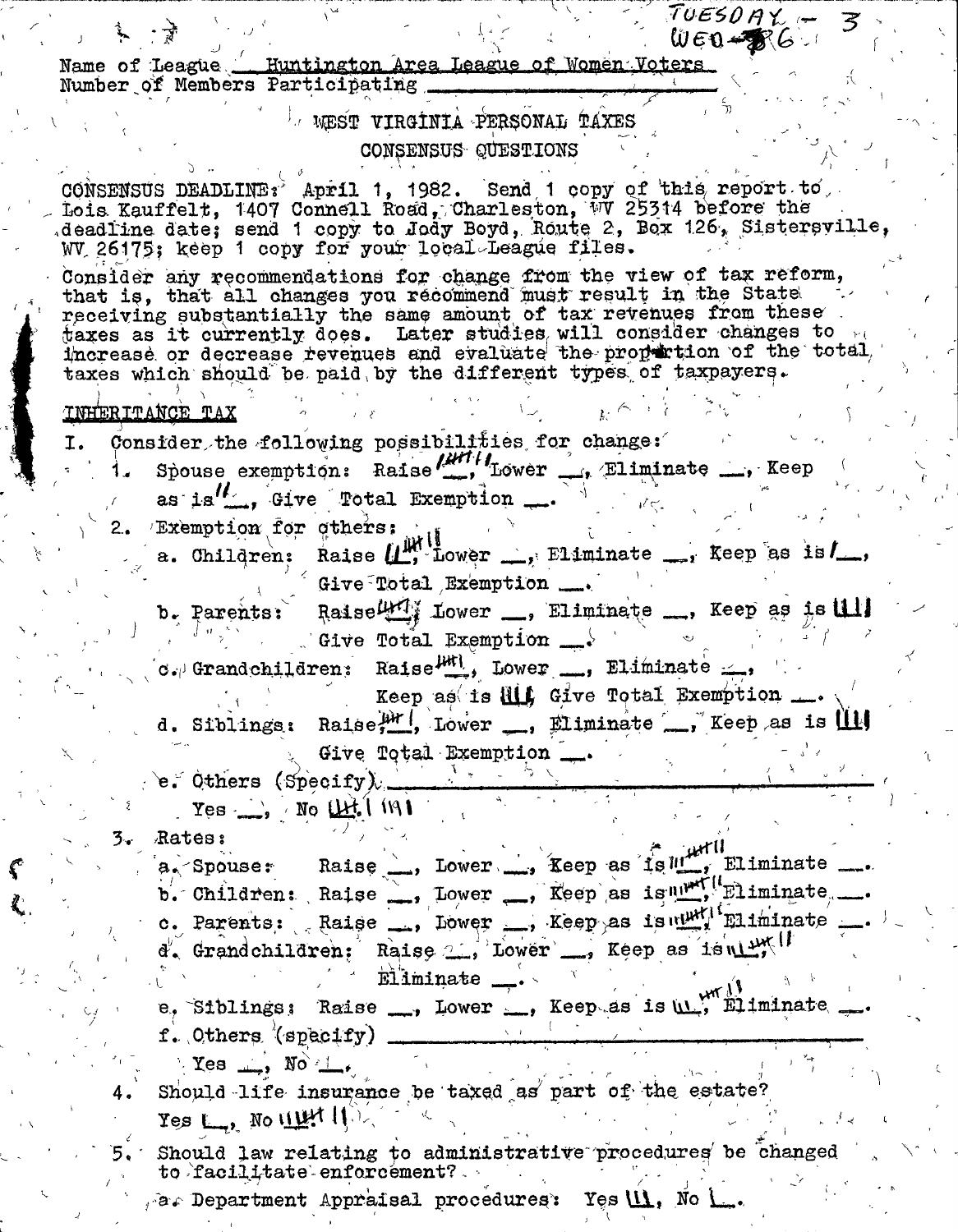b. Farm- and residence standards: Yes 1, No .... c. Other (specify)  $Yes \_\_\_$ , No Should-WV have a gift tax? Yesterl, No |11) 6. Should W have an estate tax rather than an inheritance tax?<br>Yes  $\Box$ , No  $\mathbf{11}$ .  $\mathbf{1}$  $\mathbf{1}_{\omega o}$ ,  $\mathbf{1}_{\omega o}$  favor low where fax over estate<br>Specify other changes you would advocate:  $\mathcal{A}_{\alpha}$  $7.$ 8.  $Dependent$ +5 Yes  $\Box$ , No  $\Box$ ,  $a.$  $Yes \t M$ b. If you have recommended change which would alter the amount of  $9.1$ revenue, specify the means you advocate to restore the revenue<br>level. (beHer approisals, the light offert winner exemptions) PERSONAL INCOME TAX Consider the following possibilities for change: II. 1. a. Should the \$600 personal exemption be changed?<br>Raise , Lower , Keep as Is'uly Eliminate<br>Raise to \$1,000 , Always Match Federal Exemption b. Change the \$8,000 exemption for the (diderly) and disabled: Raise ...., Lower II., Keep as Is ..., Eliminate II. c. Other existing exemptions: Certain Families w/ Disabled members! Raise \_, Lower \_, Keep as Is \_, Eliminate d. List changes you would make in federal definitions of income for state purposes:  $\sim$ , No. Yes ", No res \_ e. List changes you would make in federal definitions of Yes Lit deductions for state purposes:<br>1. Wrder Range of Med. Definitions for Disabled  $\sim$ , No  $Yes \_\_, No \_\_$ Should the WV standard deduction (10% to \$1,000) be changed?  $2.$ Raise IL , Lower ..., Keep as is III. Should WV tax rates be changed?<br>Raise \_\_, Lower \_\_, Keep as is till  $3.$ What other changes would you advocate in the present system? led, etc. 4. 2. Interest Deductions for weavy thangs cards, of Gestion No 5. Should WV adopt an income tax system which does not seek conformity with the federal tax? Describe the new tax.  $Yes \t\t\t\t\t\t\t\t\t\t\t\t...$ , No  $\t\t\t\t\t\t\t\t\t\t\t\t\t\t\t...$ 2.  $Yes \_\_\_$  . No If you have recommended changes which would alter the amount 6. of revenue, specify the means you advocate to restore the revenue level.  $\mathcal{O}$ lder $\cup$  $heV$  $6+5e$  $a +$ change  $\sim$   $\epsilon$  $\mathcal{L}_{\rm{max}}$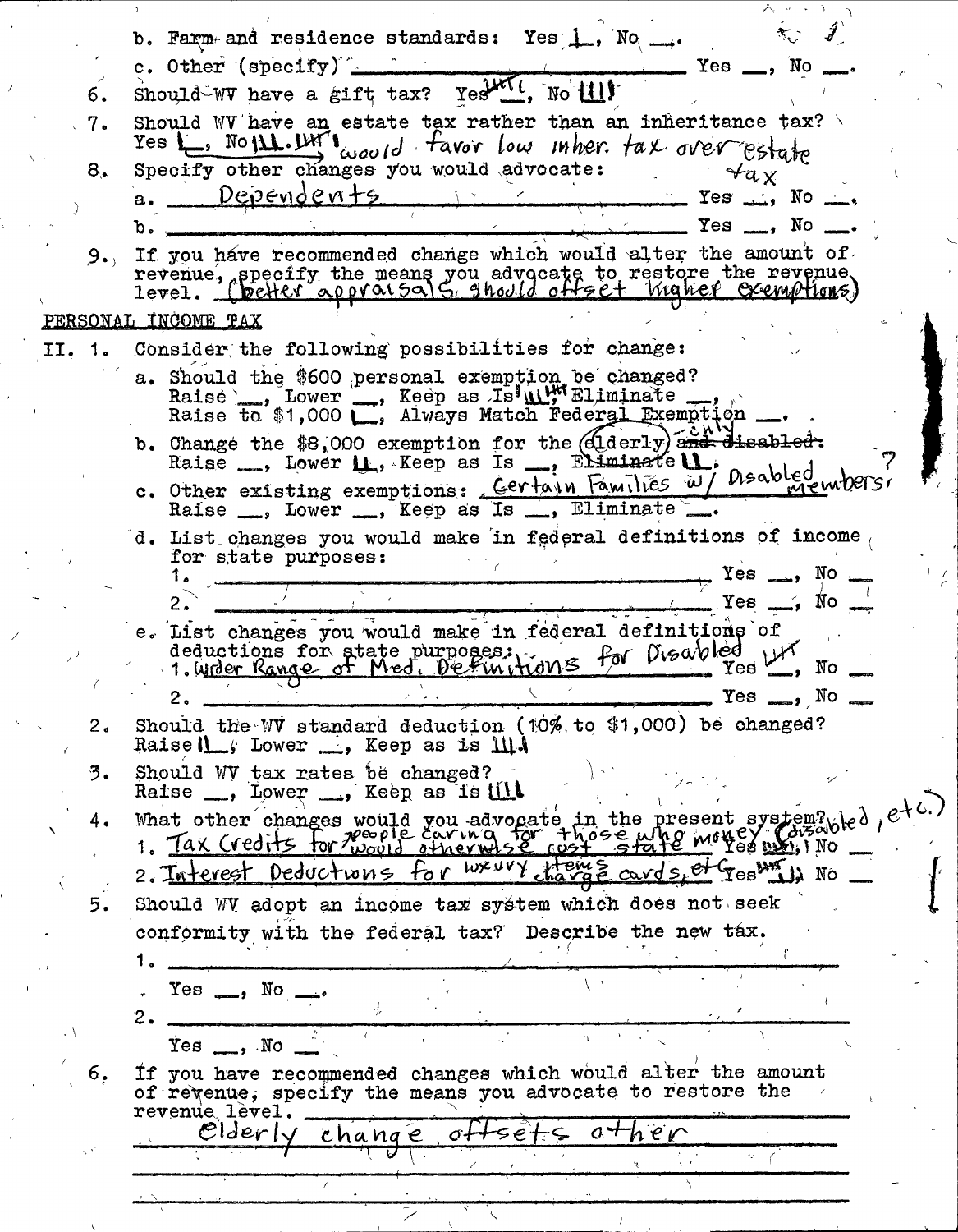#### **TAXATION UNITS**

During the first week in February we will reach consensus on Personal and Inheritance Taxes in West Virginia. Consensus will be much easier with an understanding of the philosophy behind these two taxes.

The Inheritance and Transfer Tax ((I&T) is levied on the transfer of property by death or in anticipation of death. Transfers made within three years of death are considered to be made in anticipation The I & T is a tax on the transfer of previously accumulated of`death. wealth to individuals who did not accumulate it. It is levied on the beneficiaries of the estate (in contrast to an Estate Tax, which is levied on the estate itself). The tax rates vary with the relationship of the beneficiary to the decedent. Spouses pay the lowest rates and nonrelatives the highest rates. There are untaxed examptions for close relatives of the decedent, with the spouse having the largest exemption.

The yield from this tax is relatively small (only \$12,681,340 or<br>1.5% of the total revenues in 1977-78), but it is a "profitable" tax. as administration costs are also relatively small.

The Personal Income Tax (PIT) is West Virginia's second largest revenue-producing tax, exceeded only the B.& O Tax. It produced<br>\$182,941,328 in 1977-78, which was 22% of the state taxes collected,<br>and costs about \$750,000 a year to administer. The PTT is a tax on the accumulation of wealth and, like the I & T, is regarded as a  $\mathfrak b$ progressive tax because it has graduated rates which are lowest for the smallest incomes and highest on larger incomes. WV's PIT conforms substantially to the federal personal income tax. It uses the same definitions and system of determining income and deductions, although its rate schedules, types of deductions and amounts allowed for deductions differ.

These two taxes fulfill the primary purpose of taxation, that of raising revenues for the functioning of government by taxing different aspects of the total wealth within the state. In evaluating the tax relief granted by deductions and exemptions, the purpose of the tax relief should be weighed as well as its cost to the other taxpayers who must pay at higher rates to replace the lost revenues.  $A \in \mathbf{more}$ detailed discussion of the issues involved with these taxes as well b as information on the similar taxes in other states, is available in the new League publication, WEST VIRGINIA PERSONAL TAXES, which is available from Janice McNearney or Helen Gibbins at \$3.50 a copy.

Other material which would be helpful<sup>7</sup> to review include the introductory section of the 1980 League publication, WEST VIRGINIA BUSINESS TAXES (also available from Helen or Janice at \$3.50), WV Inheritance & Transfer Tax Forms and the WV and Federal Personal Income tax Forms and booklets. These are available free to taxpayers from the appropriate government agencies.

. . . . . Linda Rowe,  $697-7916$